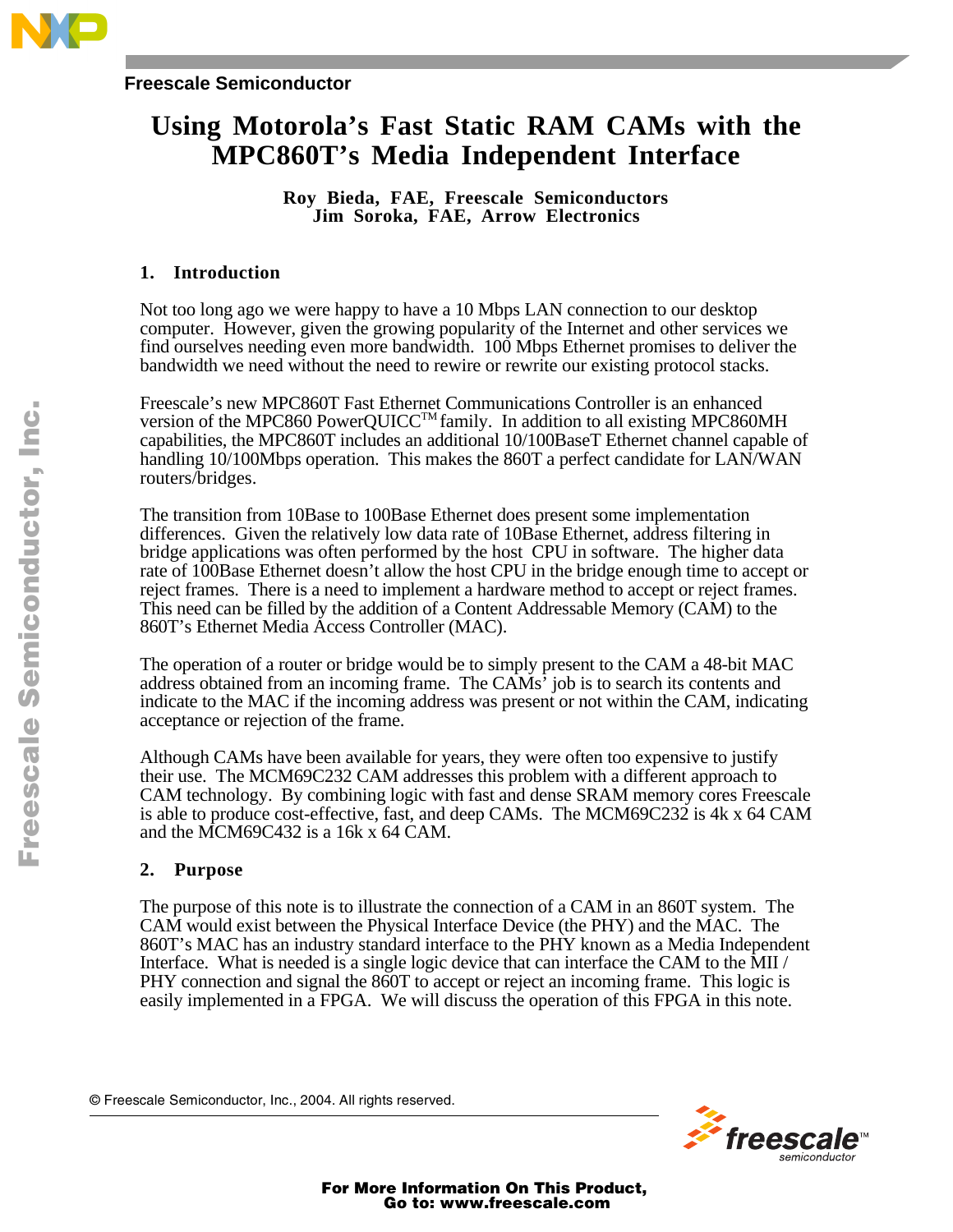

## **3. Media Independent Interface Description**

The Media Independent Interface is a standard to facilitate the transfer of data between the 860T and the physical layer interface. The MII interface is a four bit (nibble) wide data path interface that runs at 25 MHz for a 100 Mbps networks and at 2.5 MHz for 10 Mbps networks.

The MII receive clock is generated by the PHY and is sent to the 860T on the RX\_CLK pin. The data from the PHY on RXD[3:0] is presented synchronous to the rising edge of RX\_CLK. The receive process is started when RX\_DV is asserted and remains asserted for the entire receive frame length.

In order to support external CAM address filtering on the MII interface it will be necessary to gate the RX\_DV signal generated by the PHY. A signal, RX\_DV\_860T, will be generated by the FPGA for the 860T. The FPGA, upon a reject (no address match) from the CAM, will negate RX\_DV\_860T. The 860T will interpret this as a runt (<64 bytes) frame and subsequently discard the frame. The CAMs' match time is far faster than the time it takes to receive 64 bytes.

**Relevant Signals:**

| $\mathbf{A}$    |                     |             |             |                                                   |  |  |  |  |  |
|-----------------|---------------------|-------------|-------------|---------------------------------------------------|--|--|--|--|--|
| <b>Pin Name</b> | <b>Pin Function</b> | <b>Type</b> | No. of Pins | Comments                                          |  |  |  |  |  |
| RX_CLK          | Receive Clock       | Input       |             | Recovered receive clock from PHY                  |  |  |  |  |  |
| RXD[3:0]        | Receive Data        | Input       | 4           | Received nibbles                                  |  |  |  |  |  |
| RX_DV           | Receive Data Valid  | Input       |             | RXD[3:0] has valid data                           |  |  |  |  |  |
| RX ER           | Receive Error       | Input       |             | PHY has detected an error in the<br>current frame |  |  |  |  |  |

## **4. CAM Description**

In its basic operating mode, the MCM69C232 reads a data input word and compares it to all the entries in its CAM table. Whether a match is found or not, the /MC pin is asserted after the comparisons have been made. If a match is found, the /MS pin is asserted, and the data associated with the matching entry is output on the MQ bus. If no match is found, the MQ bus remains in a high impedance state to facilitate depth expansion via the cascading of multiple CAMs.

The CAM is prepared for match operations by writing to data and instruction registers via the control port. Since we are only interested in matching 48 bits it will be necessary to set the global mask to ignore 16 bits of the 64 bit match field.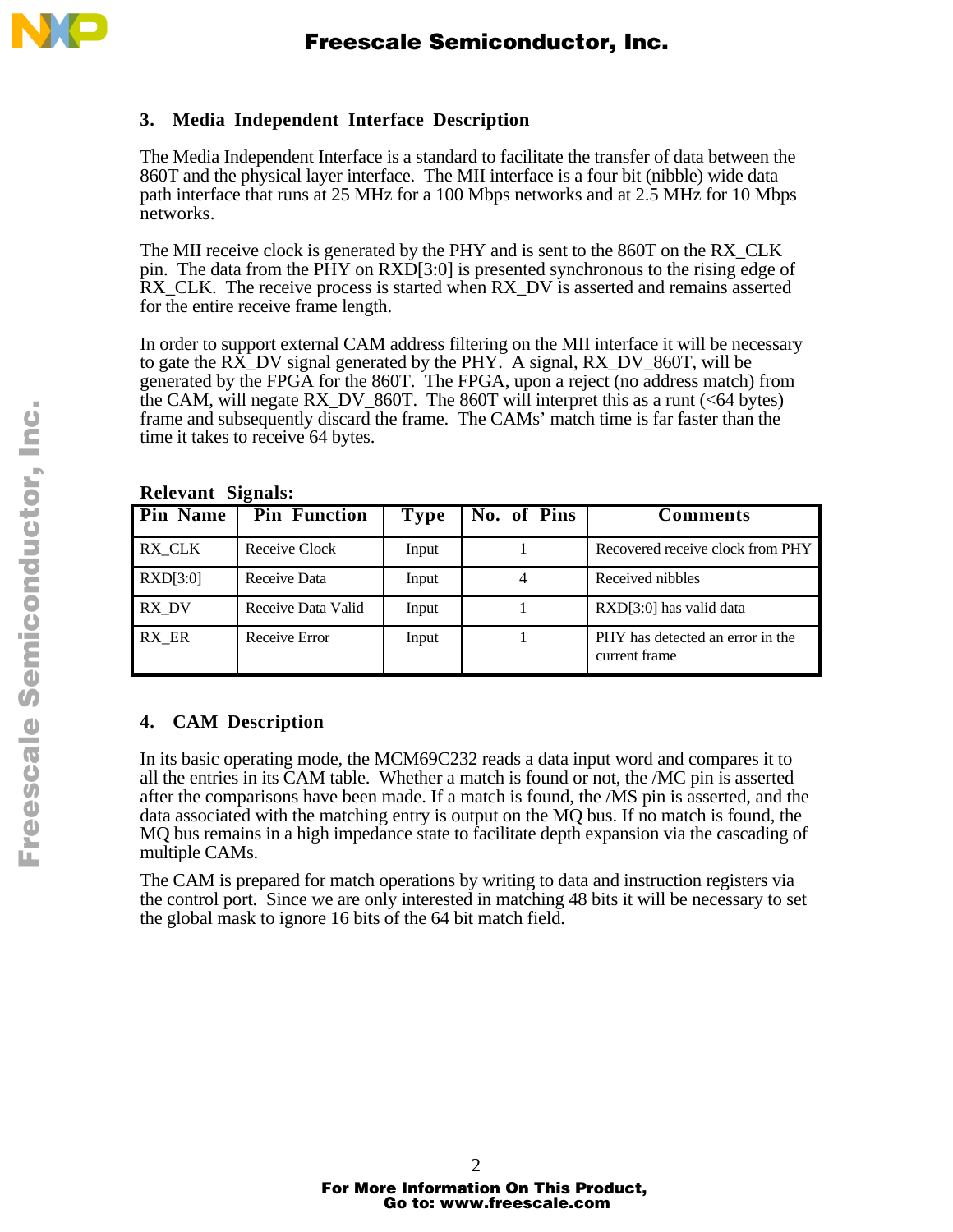

# Freescale Semiconductor, Inc.

# **Relevant Signals:**

| <b>Pin Name</b> | <b>Pin Function</b>                | Type                       | No. of Pins | <b>Comments</b>                                               |
|-----------------|------------------------------------|----------------------------|-------------|---------------------------------------------------------------|
| $/LH$ //SM      | Latch High /<br><b>Start Match</b> | Input                      |             | Initiates match sequence on match<br>data present on MQ31-MQ0 |
| ÆL              | Latch Low                          | Input                      |             | Latches low order bits if match<br>width is $>32$ bits        |
| /MC             | <b>Match Complete</b>              | Output                     |             | Open Drain, Pull-ups required                                 |
| /MS             | Match Successful                   | Output                     |             | Open Drain, Pull-ups required                                 |
| $MQ31 - MQ0$    | $32$ -bit common I/O<br>CAM data   | Input $\sqrt{ }$<br>Output | 32          | Used for input of match compare<br>data values                |



**MCM69C232 CAM BLOCK DIAGRAM**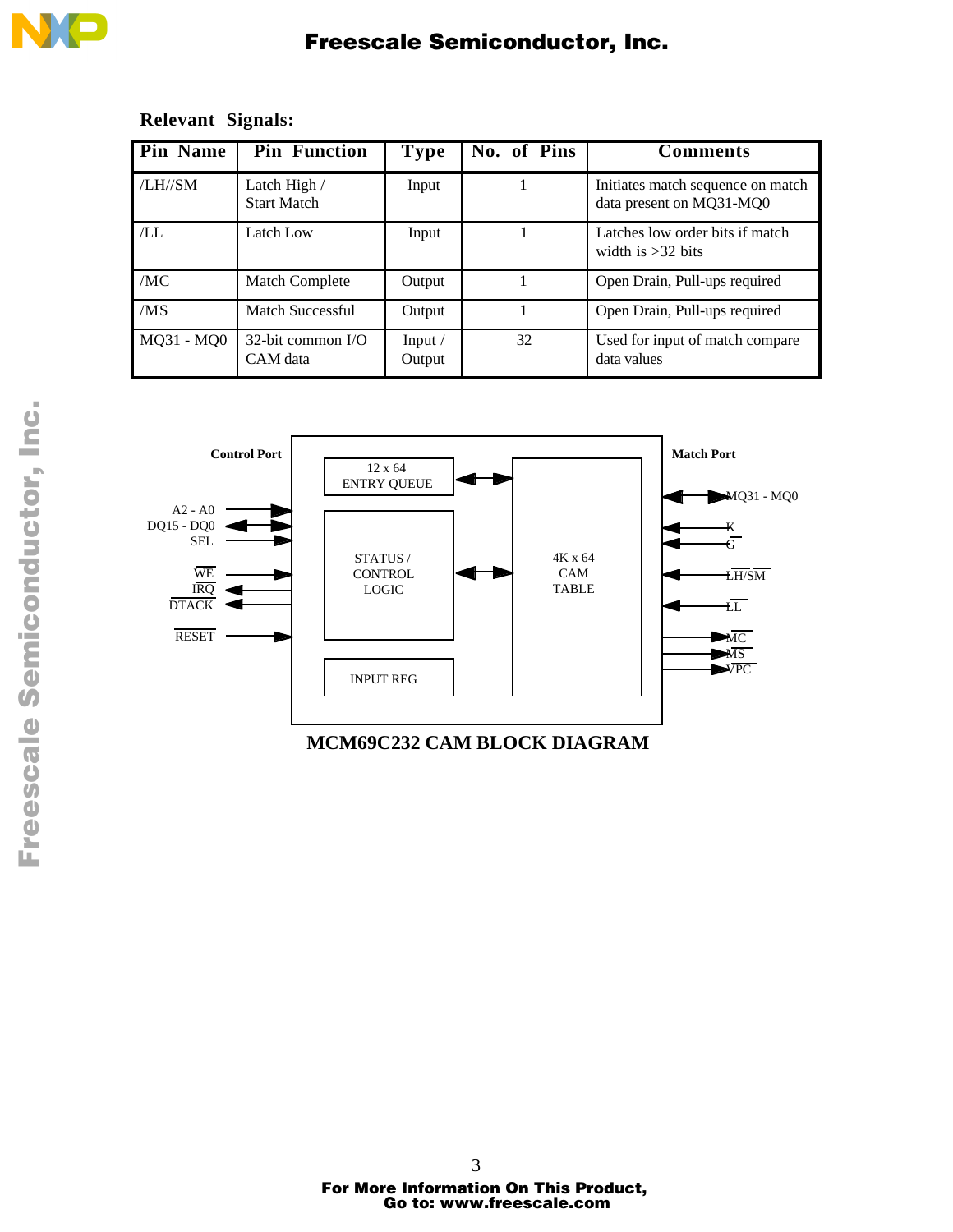

## **6. System Block Diagram**



The FPGA uses several signals of both the CAM, 860T, and the PHY. The interface between the MPC860T and the CAMs' control port is described in the following application note: MPC860SAR Microprocessor ATM CAM Interface Example, available on the internet at: http://www.mot.com/netcomm/aesop/mpc8XX/860/860SARCAM.pdf.

However, there is one major difference from the MPC860SAR Microprocessor ATM CAM Interface Example application and this paper, it is possible to have concurrent match and control port operations. It may be desirable to use the CAMs' DTACK signal to terminate a control port access. The 860s' chip select option register should be changed to indicate an externally generated cycle termination. The CAMs' DTACK signal will need to be passed through the FPGA to provide the 860 with a one clock TA (transfer acknowledge) that meets the 860s' setup and hold times.

 $\blacksquare$ d u  $\mathbf 0$ t o

r, I

 $\blacksquare$ 

.<br>ق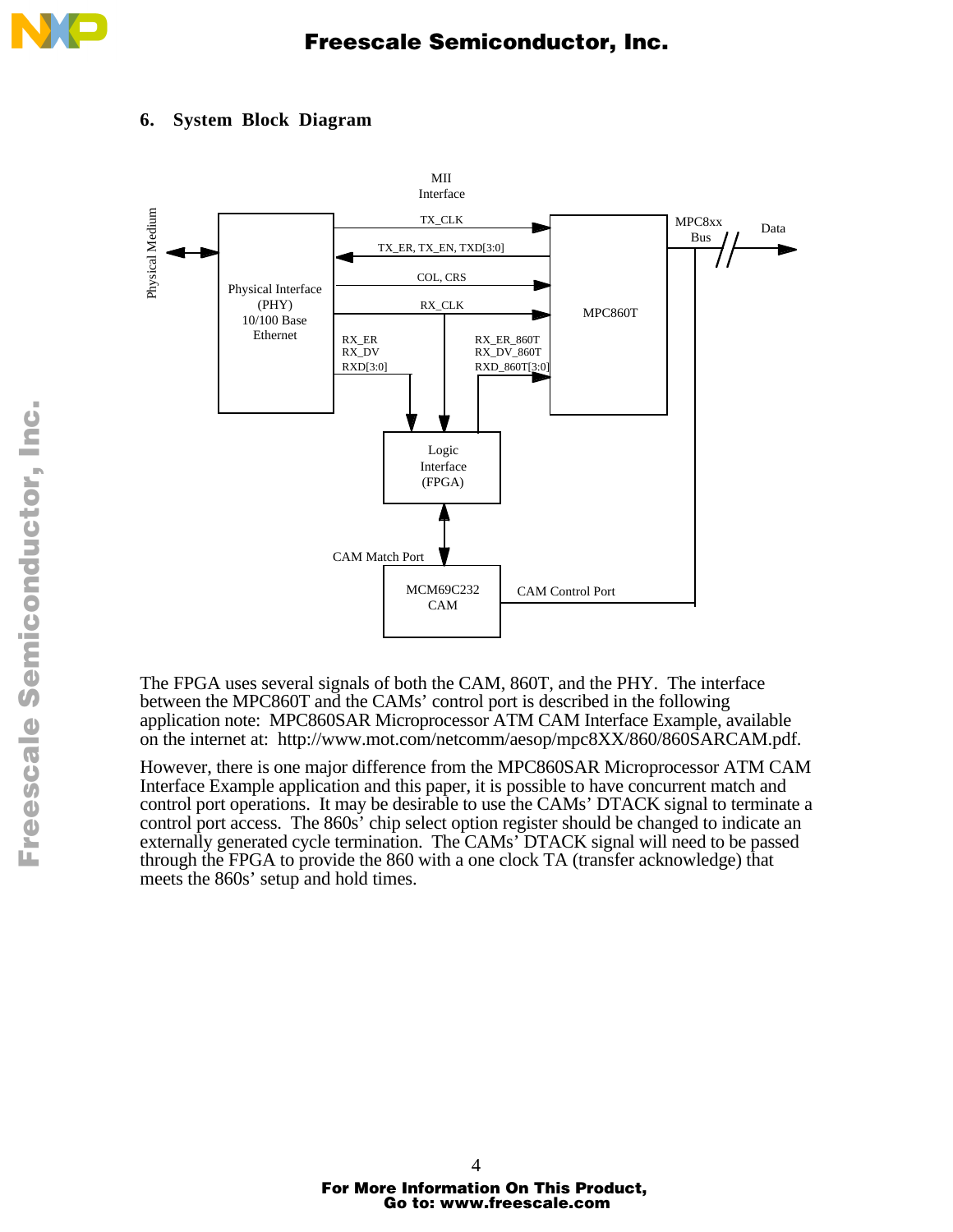



# **7. Logic Interface Diagram**

The process of gating the RX\_DV signal to the 860T (RX\_DV\_860T) introduces a one clock delay. The following circuit is used to ensure the 860T receives RXD[3:0] nibbles in phase with the one RX\_CLK delayed RX\_DV.

 $\overline{\rm o}$ D Q D Q  $\overline{O}$ RXD3 RXD2 RXD1 RXD0 RX\_CLK PHY Interface RXD3\_860T RXD2\_860T RXD1\_860T RXD0\_860T 860T Interface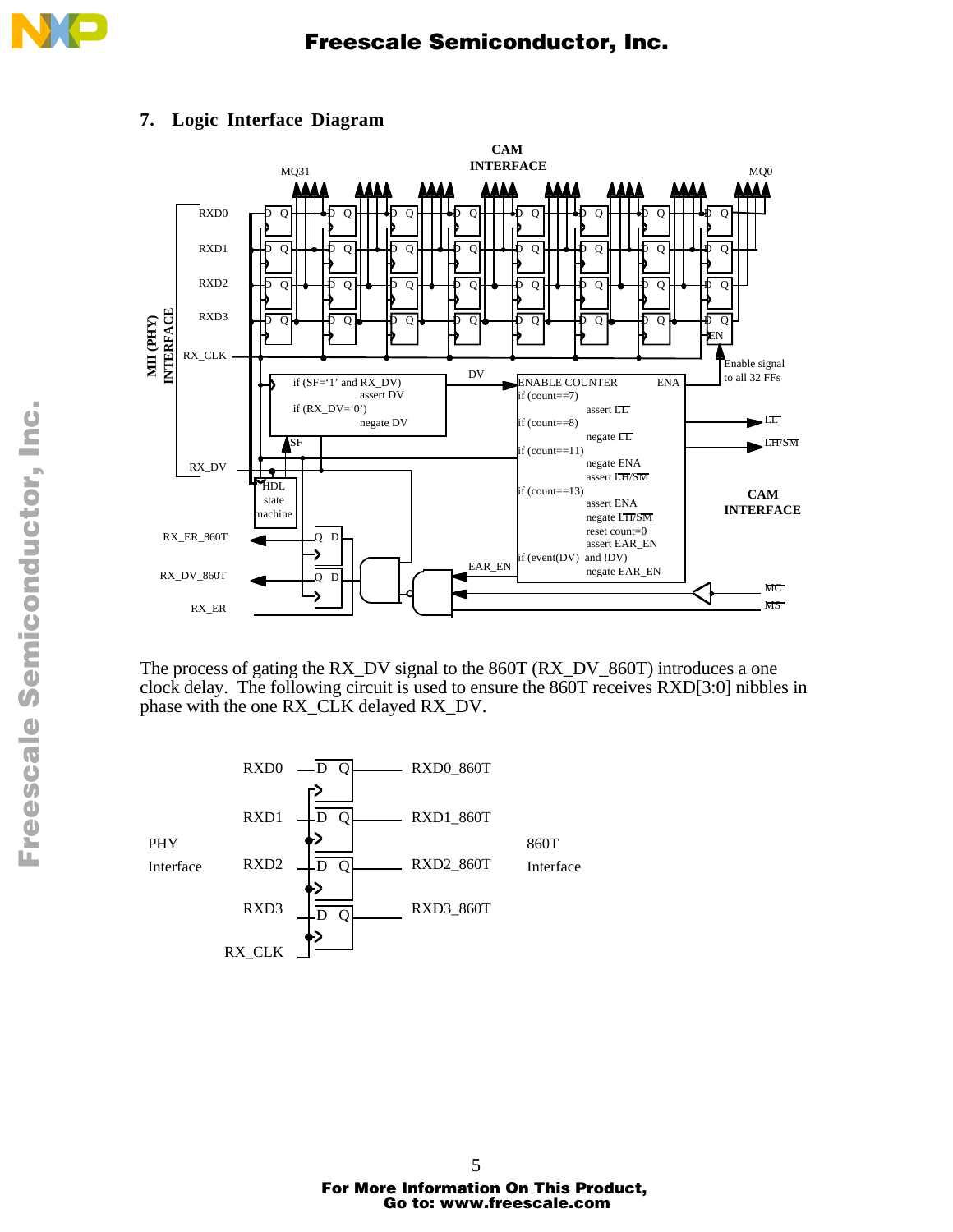| $\mathbf{RX\_DV}$ | EAR_EN | /MC | /MS | $RX_DV_860T$ | <b>Comments</b>              |
|-------------------|--------|-----|-----|--------------|------------------------------|
|                   |        |     | X   |              | No valid receive data.       |
|                   |        | X   | X   |              | Address not yet latched.     |
|                   |        |     | X   |              | Address compare in process.  |
|                   |        |     |     |              | Match successful. No Reject. |
|                   |        |     |     |              | Match fail. Reject.          |

## **8. Operation of the Logic Interface**

Receive data from the PHY is continuously clocked into the FPGA via RXD[3:0] and the RX\_CLK signals. RX\_DV is used to indicate that valid receive data is being presented on the RXD[3:0] signals. RX\_DV remains asserted until after the last nibble of the CRC is driven on RXD[3:0]. RX\_DV, when negated, resets the FPGA to its initial state.

It will be necessary to detect a start of frame (SF) in order to detect and capture the destination address within the FPGA and present it to the CAM. Ethernet specifies that a preamble bit pattern of one or more 0101 (\$5) nibbles followed by a 1101 (\$D) nibble signifies the start of frame (destination address). A small piece of hardware description language (HDL) can be used to detect the start of a frame and generate the SF signal using only a three flipflop state machine:

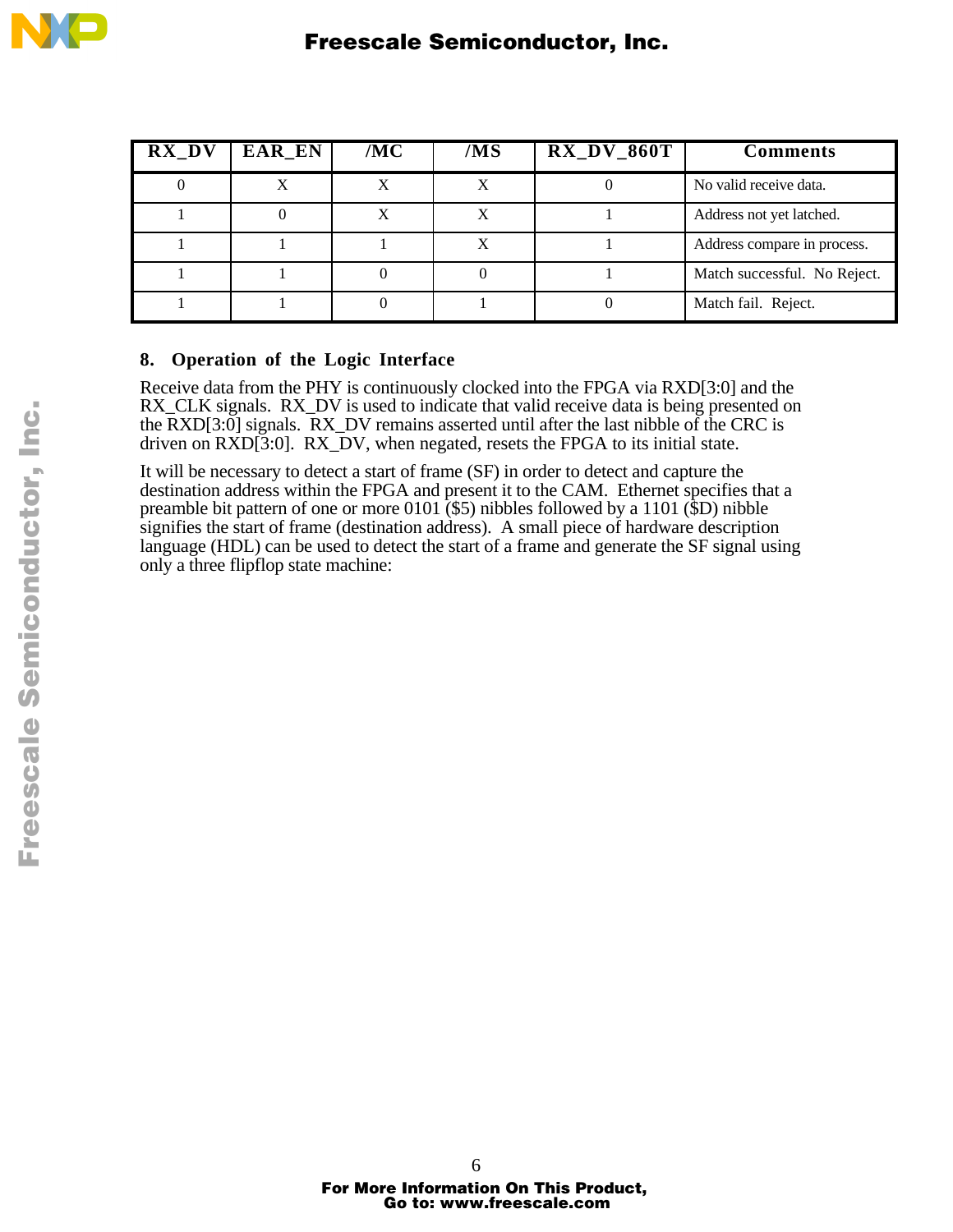

```
entity SAMPLE is
      port(
RX_CLK: in std_logic;
RX_DV: in std_logic;
RXD_bus: in std_logic_vector(3 downto 0);
SF out std_logic;
);
end SAMPLE
architecture archSAMPLE of SAMPLE is
      type OPERATINGSTATE is (Idle, Got5, GotD);
      signal OPState: OPERATINGSTATE;
begin
      process (SCLK)
      begin
            if SCLK'Event and SCLK = '1' then
              case OPState is
                   when Idle =>
                    if RX_DV = '1' and Data = "0101" then
                     OPState <= Got5;
                     endif;
                  when Got5 =>
                    if RX_DV = '0' then
                         OPState <= Idle;
                         SF \leq '0';
                     elsif Data = "1101" then
                     OPState <= GotD;
                    SF \leq \frac{1}{i}elsif Data / = "0101" then
                     OPState <= Idle;
                     end if;
                  when GotD =>
                    if RX DV = '0' then
                          OPState <= Idle;
                         SF \leq \frac{10'i}{s} end if;
              end case;
             end if;
       end process;
end archSAMPLE;
```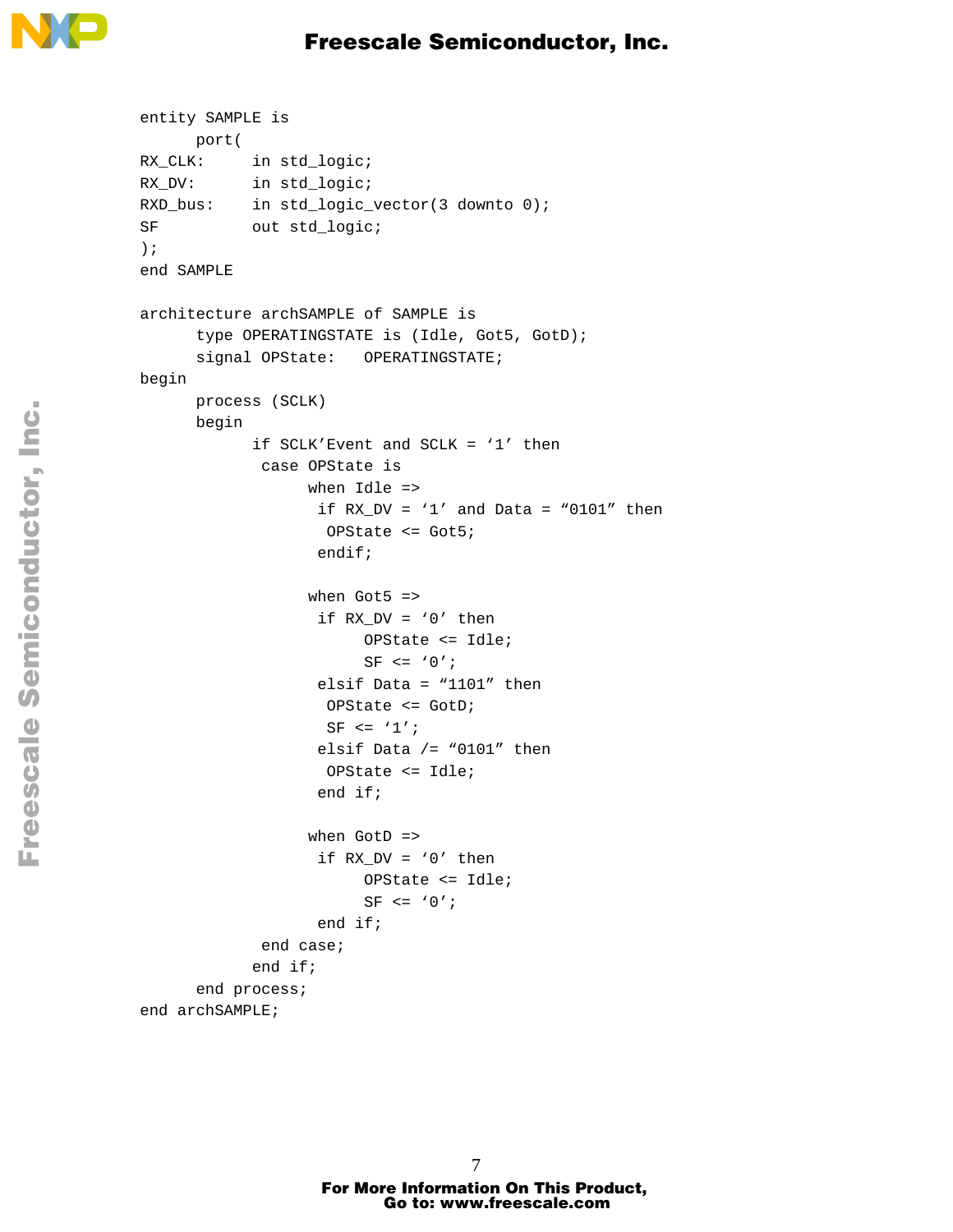

An initial rising edge of the SF signal indicates that a start of valid data is present on the RXD[3:0] pins. The destination address, 48 bits wide, is then shifted into the FPGA, four bits per clock, and then presented to the CAM 32 bits at a time via the /LL and /LH//SM signals. The /LH//SM signal then starts the match process of the CAM. The CAM will then respond with MC and if the destination address was not in the CAM, the MS will not assert. The FPGA then signals rejection of the frame to the 860T via its RX\_DV\_860T signal.

# **9. Simulation Diagram for Match Successful and Unsuccessful**



Note:  $DA[x:x] = destination address$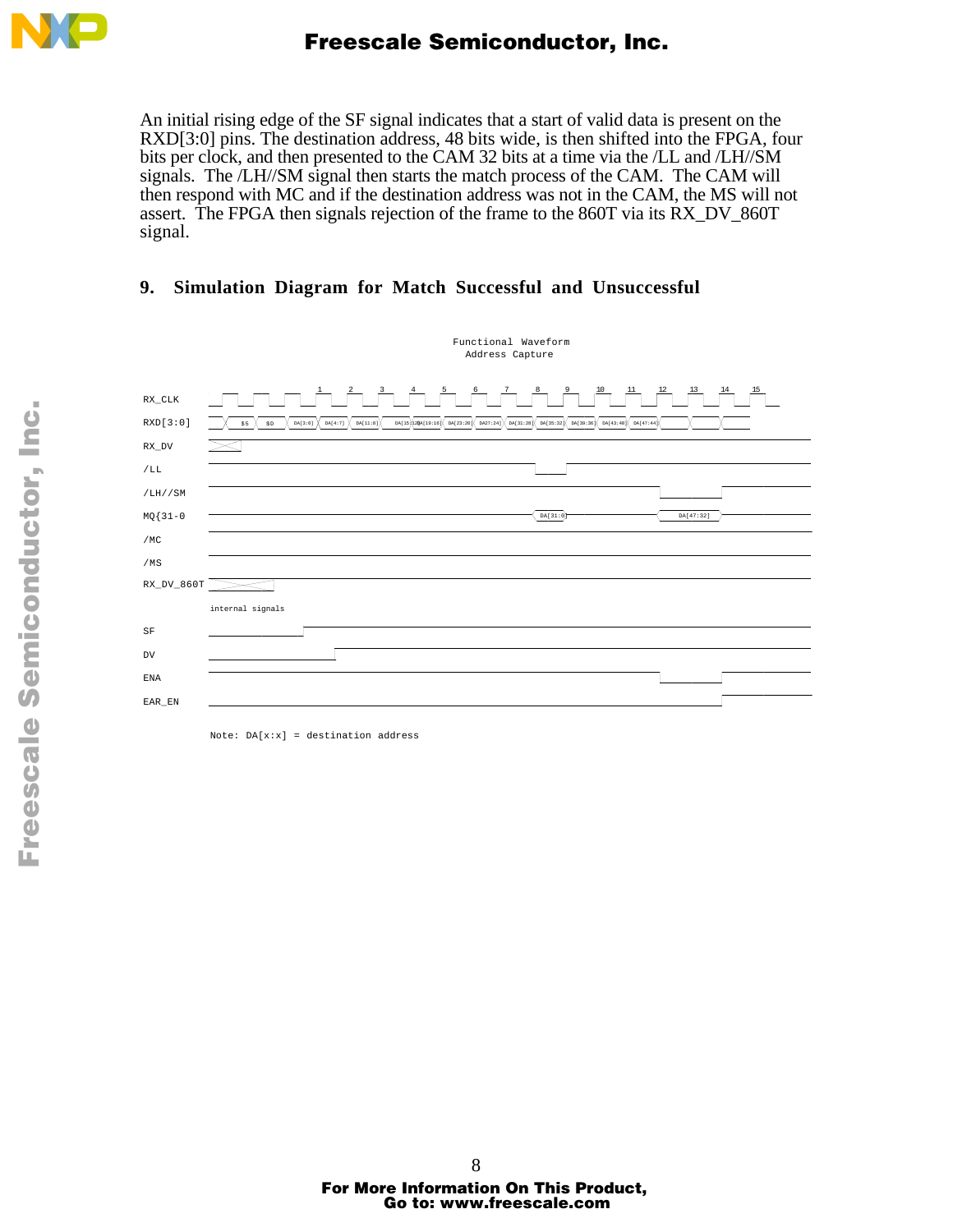

# Freescale Semiconductor, Inc.



#### Functional Waveform Match Success

## **10. Summary**

With the addition of the MPC860T to Motorola's family of embedded communications controllers, coupled with Motorola's advent of the cost effective CAM, creates new opportunities to build faster and more cost effective network devices. The addition of a small amount of logic makes it is easy to interface Motorola's MCM69C232 CAM to a 860T/PHY Ethernet interface. The logic can be easily implemented in a FPGA such as